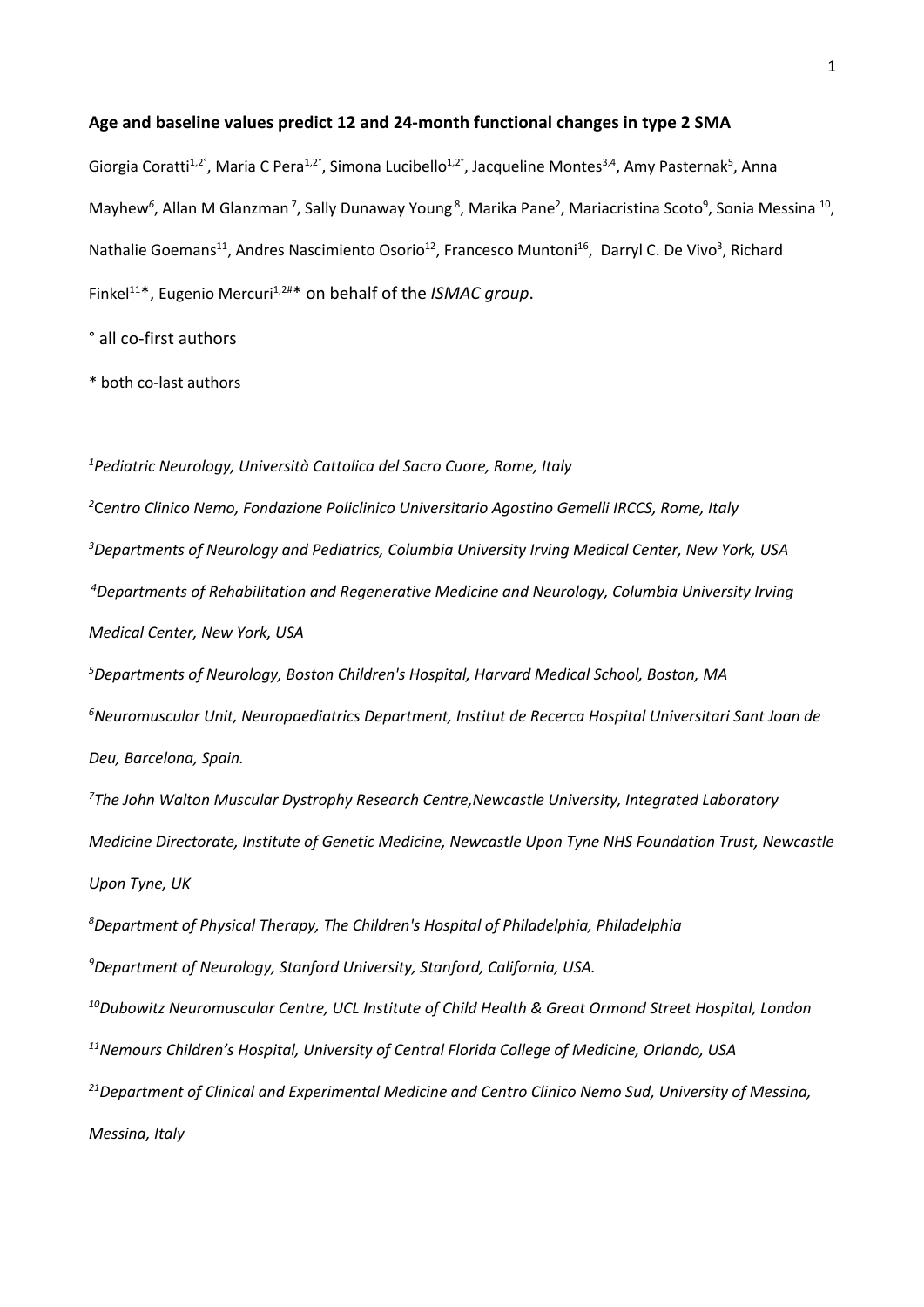*32 Unit of Neuromuscular and Neurodegenerative Disorders, Department of Neurosciences, IRCCS Bambino Gesù Children's Hospital, Rome, Italy 14 Department of Child Neurology, University Hospitals Leuven, Leuven, Belgium 15 Neurorehabilitation Unit, University of Milan, The NEMO Clinical Center in Milan, Italy 16 NIHR Great Ormond Street Hospital Biomedical Research Centre, London, United Kingdom*

Corresponding author: Eugenio Mercuri Pediatric Neurology, Catholic University Largo Gemelli 8, 00168 Rome, Italy Tel.: +390630155340; fax: +390630154363; E-mail: eugeniomaria.mercuri@unicatt.it

## **Authors and ISMAC group declaration of interest:**

*GC, RDS, JM, ESM, AM, AMG, SDY, RS, MP, SM, ADA, EA, BTD, EB, VAS, JD, FM, DCDV, RF, EM* reports personal fees as consultant, PI or member on advisory board form BIOGEN S.R.L. outside the submitted work,

GC, MCP, JM, ESM, AM, AMG, SDY, MS, BTD, EB, JD, FM, FB, DCDV, RF, EM reports personal fees consultant, PI or member on advisory board from ROCHE,

*GC* reports personal fees GENESIS PHARMA and Biologix as consultant outside the submitted work,

*GC, RDS, ESM, AM, AMG, RS, MP, SM, BTD, EB, VAS, JD, FM, DCDV, RF, EM* reports personal fees

consultant, PI or member on advisory board form AVEXIS outside the submitted work,

*AP, SDY, RS* reports personal fees from as grant SMA FOUNDATION outside the submitted work,

*ESM, SDY, EM* report personal fees consultant, PI or member on advisory board from SCHOLAR ROCK outside the submitted work,

*MS* reports personal fees as CO-PI from SMA REACH UK outside the submitted work,

*ADA, JD, RF* reports personal fee as consultant, PI or member on advisory board from NOVARTIS outside the submitted work,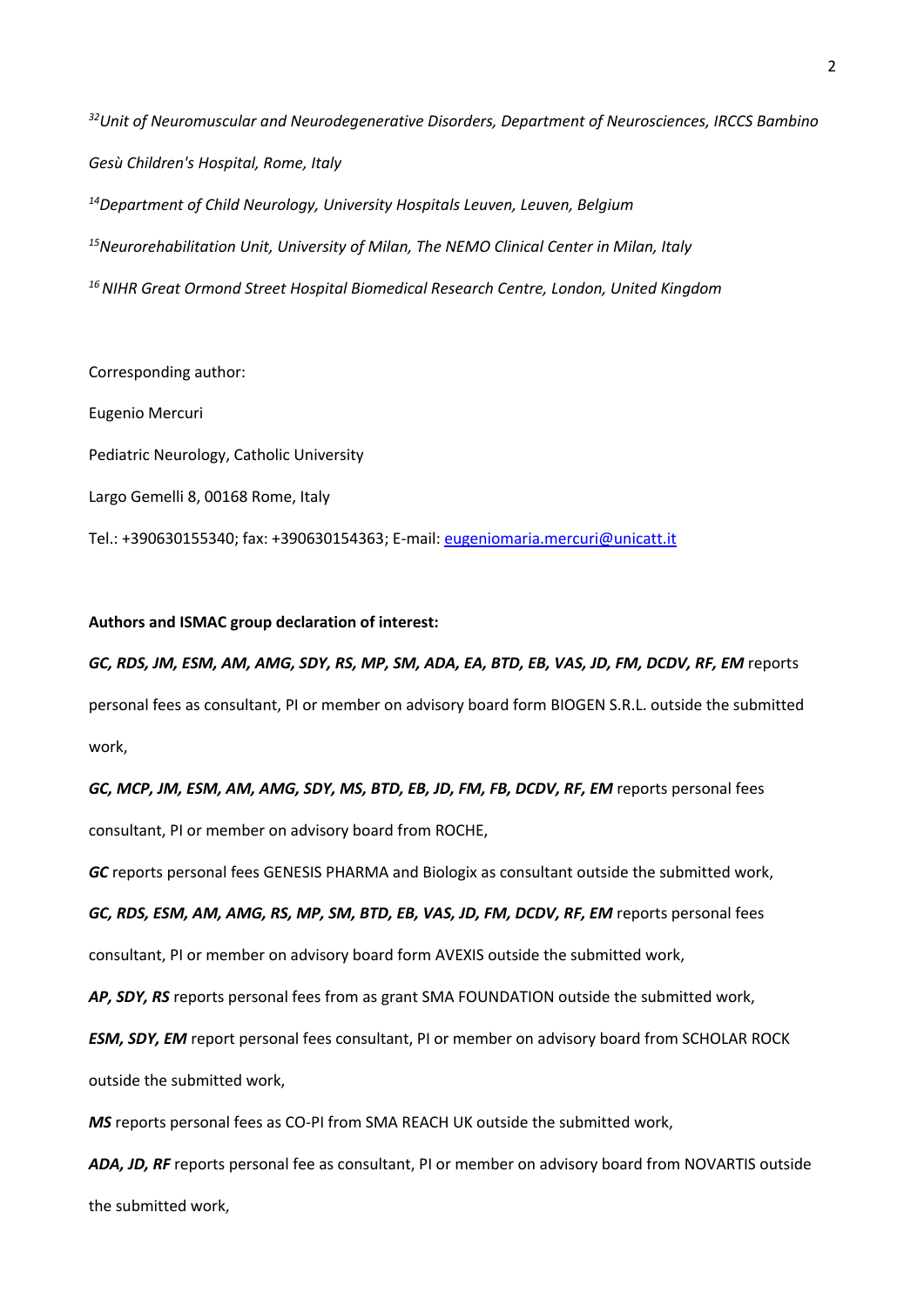*SL, JEE, SC, EM, LA, AF, MVDH, FS, CMB, MC, RML, MM, MS, GV, TD, NG, ANO*, have nothing to disclose. All authors from Italy, UK and US are part of institutions that receive funding for a SMA disease registry (ISMAR)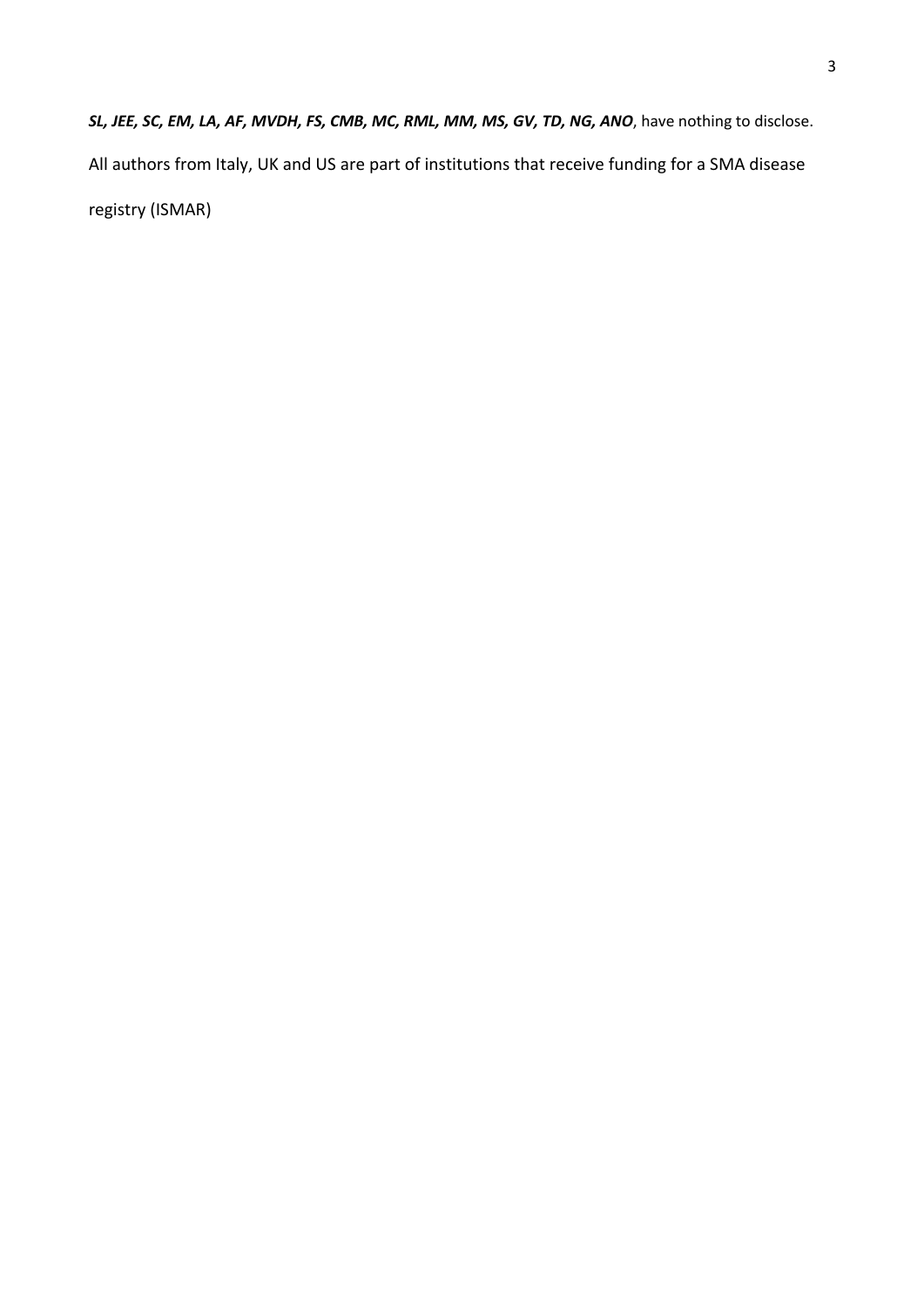#### **Abstract**

The aim of this retrospective study was to establish the range of functional changes at 12 and 24 month in 267 type 2 Spinal Muscular Atrophy (SMA) patients with multiple assessments. We included 652 Hammersmith Functional Motor Scale Expanded (HFMSE) assessments at 12 monthand 305 at 24 month- intervals. The cohort was subdivided by functional level, *Survival of Motor Neuron* copy number and age.

Stable scores (+ 2 points) were found in 68.25% at 12 months and in 55.41% at 24 months. A decrease >2 points was found in 21% at 12 months and in 35% at 24 months. An increase >2 points was found in 11% at 12 months and 9.5% at 24 months.

The risk of losing >2 points increased with age and HFMSE score at baseline both at 12 and 24 month. For each additional HFMSE point at baseline, the relative risk of a >2 point decline at 12 months increases by 5% before age 5 years (p= 0.023), by 8% between 5 and 13 (p<0.001) and by 26% after 13 years (p=0.003).

The combination of age and HFMSE scores at baseline increased the ability to predict progression in type 2 SMA.

**Keywords:** Spinal Muscular Atrophy, Outcome measures, Hammersmith Functional Motor Scale Expanded, Neuromuscular disorders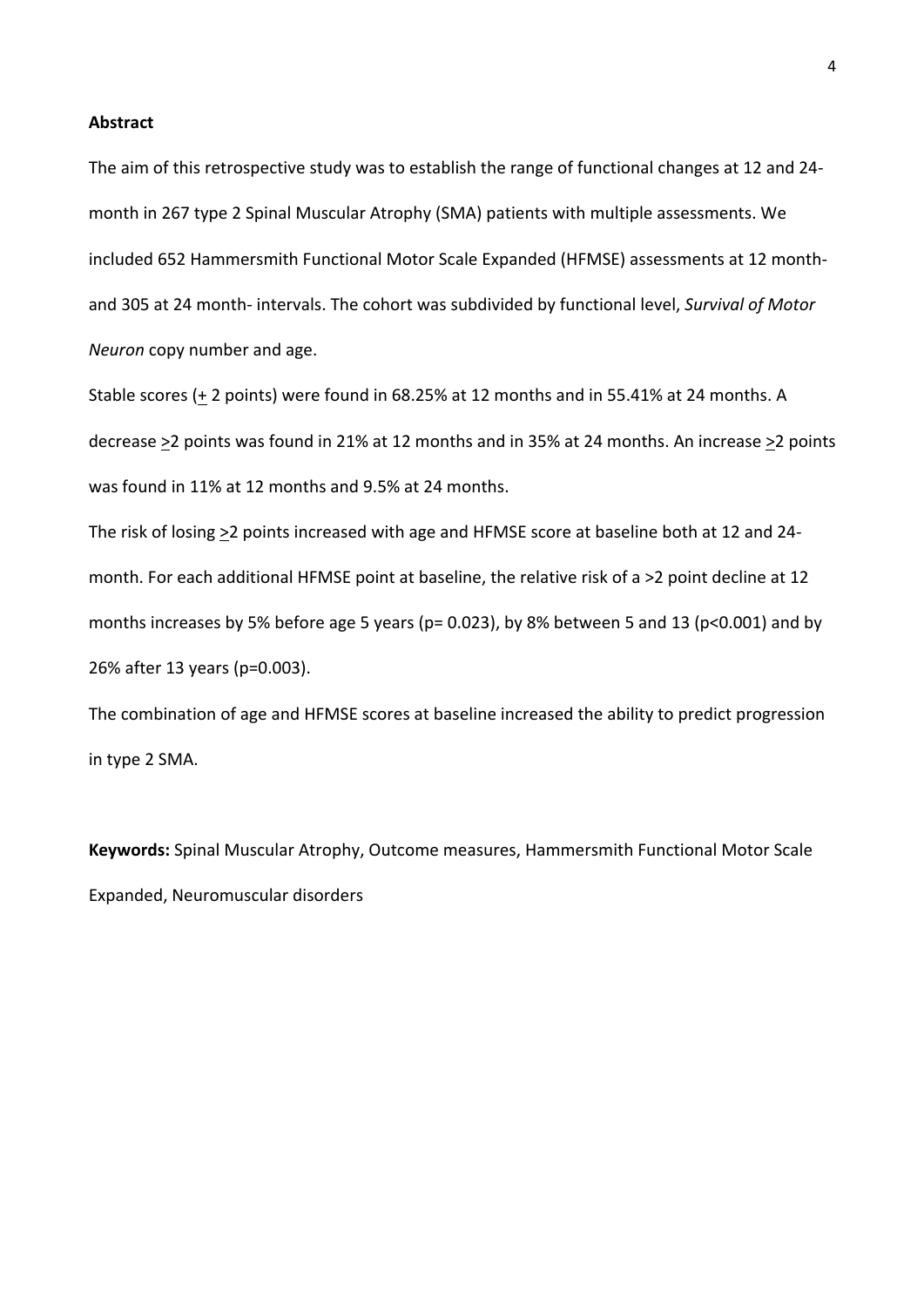# **Introduction**

Spinal muscular atrophy (SMA) is an autosomal recessive neuromuscular disorder caused by mutations in survival motor neuron 1 gene (*SMN1*). Patients affected by the intermediate form (type 2) typically acquire the ability to sit independently but do not achieve independent walking. Type 2 patients may show relatively small changes over 12 months [1], but some decline can be observed when two or three years are considered especially in the older patient population [2]. The recent availability of new treatments is likely to modify the known natural history of SMA [3]. The results of the pivotal study CHERISH (NCT02292537) using Nusinersen in later onset SMA [4], showed a mean increase of 4 points on the Hammersmith Functional Motor Scale Expanded (HFMSE) after 15 months of treatment, as opposed to the minimal negative changes observed in the placebo group. The study, however, only included patients with an age at screening between 2 and 12 years, able to sit independently, with HFMSE scores between 10 and 54 at screening and in the absence of severe scoliosis or contractures, respiratory insufficiency or gastric tube for nutrition.

The commercial availability of Nusinersen to all the SMA patients in several countries [5, 6] is allowing to establish the possible effect of the drug also in patients with broader clinical severity compared to those recruited in the CHERISH study, including older and more severely affected type 2 children and adults. One of the difficulties with the interpretation of the real-world data is that, being collected as part of clinical practice, there is no control group and therefore has to be interpreted in relation to previously collected natural history data. The interpretation is difficult due to the increasing realization that the course of progression of SMA type 2 is variable in patients of different age and severity [7, 8]. Some spontaneous improvements may occur in untreated type 2 young patients while after the age of 5 and until 13-14 years there is often a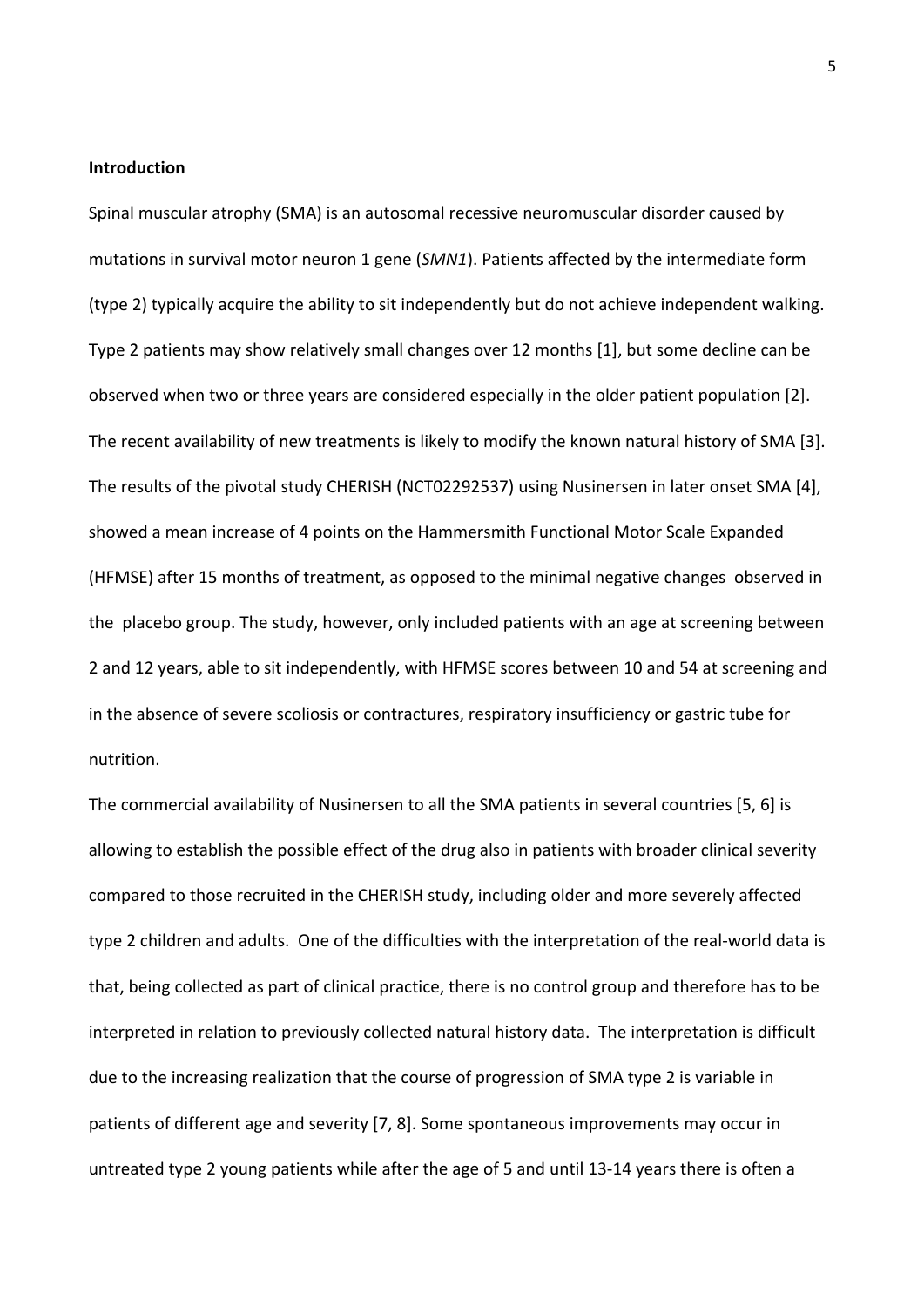sharp decline with a marked loss of HFMSE scores [8-10]. Another study has identified the percentage of patients who would remain stable (within + 2 points) on the HFMSE or would have positive or negative changes more than 2 points in different age groups [7]. Although the patients in the previous study [7] represent the largest cohort with longitudinal functional data reported so far in type 2 SMA, the number of patients within each category was relatively small when they were subdivided according to type, age, baseline values or *SMN2* copy number. The possibility to collect additional data from the previous participating centers and from new centers allowed us to obtain a much larger dataset, ask more specific questions and have a longer follow up. In this paper we focused on patients with type 2 SMA. The aim was to report the range of HFMSE changes at 12 and 24 months in 267 type 2 SMA patients and to establish percentage of stable scores versus the possibility of improving or showing a decline in relation to age, baseline levels and SMN copies.

# **Materials and methods**

The study was performed by retrospectively collecting data from different international datasets, including the three networks that are part of the international SMA consortium (iSMAc) in the United States (the Pediatric Neuromuscular Clinical Research Network for SMA), in Italy and in the UK as part of SMA Reach. Data from two additional centers coordinating natural history studies in Spain and Belgium were also included.

All patients with a genetically confirmed diagnosis of SMA and a clinically confirmed diagnosis of type 2 SMA were considered for inclusion, therefore including all patients who had been seen in the neuromuscular clinics of the participating centers using the same criteria used in our previous collaborative study on patterns of progression [7]. Only patients with at least two assessments at 12-month interval were selected for this study. Patients in whom one of the two performances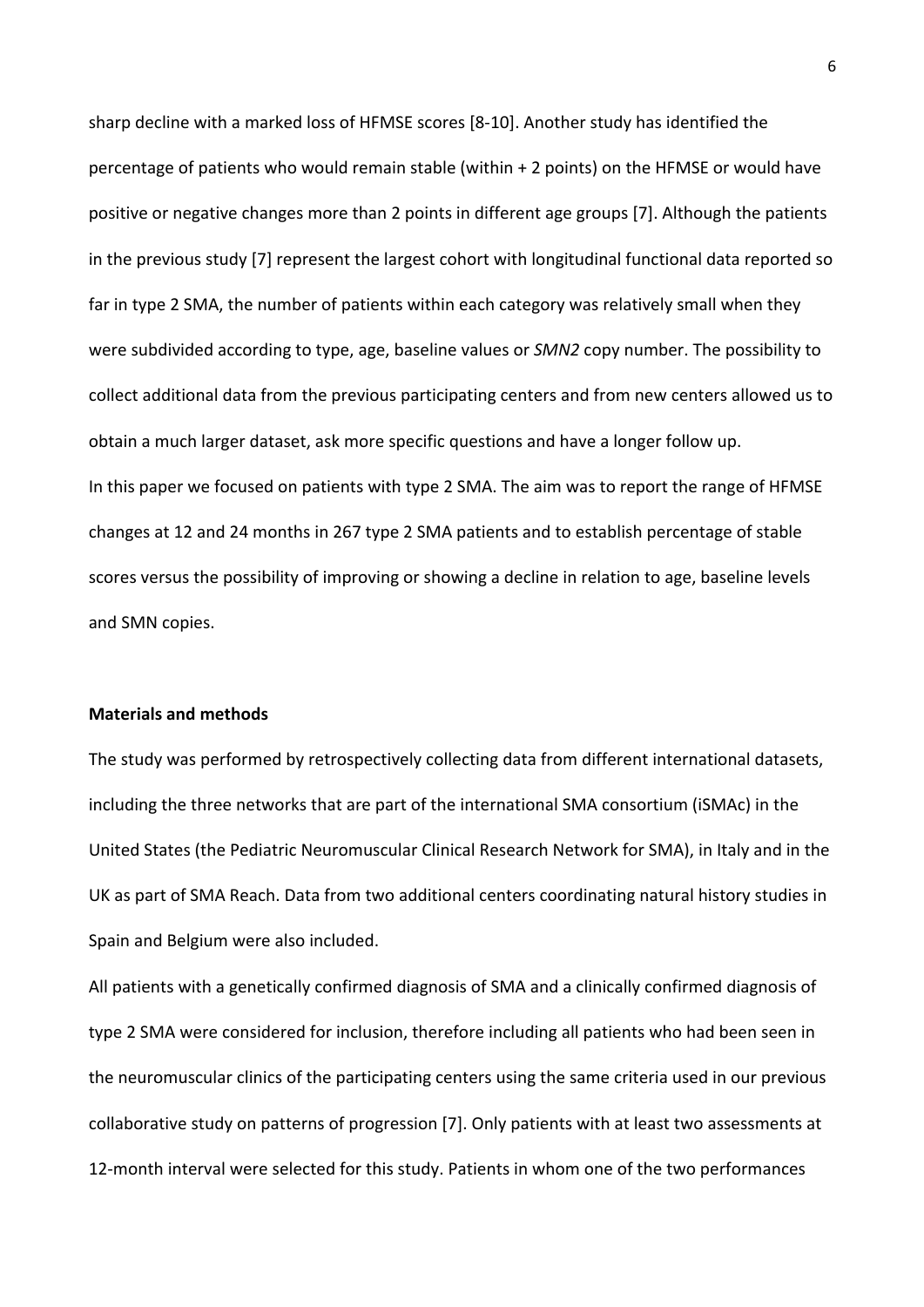was reported by the examiners as not reliable, because affected by transient pain, fractures, recent pneumonia, or other infections, intercurrent surgery, or any other factor that affected temporarily one of the two assessments, were excluded from the analysis. Similarly, according to studies suggesting that the introduction of albuterol may cause a sudden improvement in scores that can persist for the first 12 months [11], we excluded those who had started treatment in the 12 months before the study or who started the treatment between the two assessments. Data from patients participating in clinical trials were also excluded.

As part of the activities of the participating networks all participants or their guardians provided written informed consent approved by the respective institutional review boards.

### **HFMSE**

The scale consists of 33 items, investigating the child's ability to perform various activities [12, 13]. Each activity (item) is scored on a 3-point scoring system, with a score of 2 for "performs without modification", 1 "performs with modification/ adaption" and 0 for "unable to perform". A total score can be achieved by summing the scores for all the individual items. The total score can range from 0, if all the activities are failed, to 66, if all the activities are achieved. All items have to be tested without spinal jacket or orthoses.

## Training sessions

The same procedure manual was shared by all the participating networks. As part of the activity of each network, individual evaluators were trained at in-person meetings in US and in Europe. The evaluators who performed the assessments included in the present study were the same who participated in the reliability studies. As part of the studies both in Europe and US, evaluators have regular annual refresher trainings with scale item and scoring review.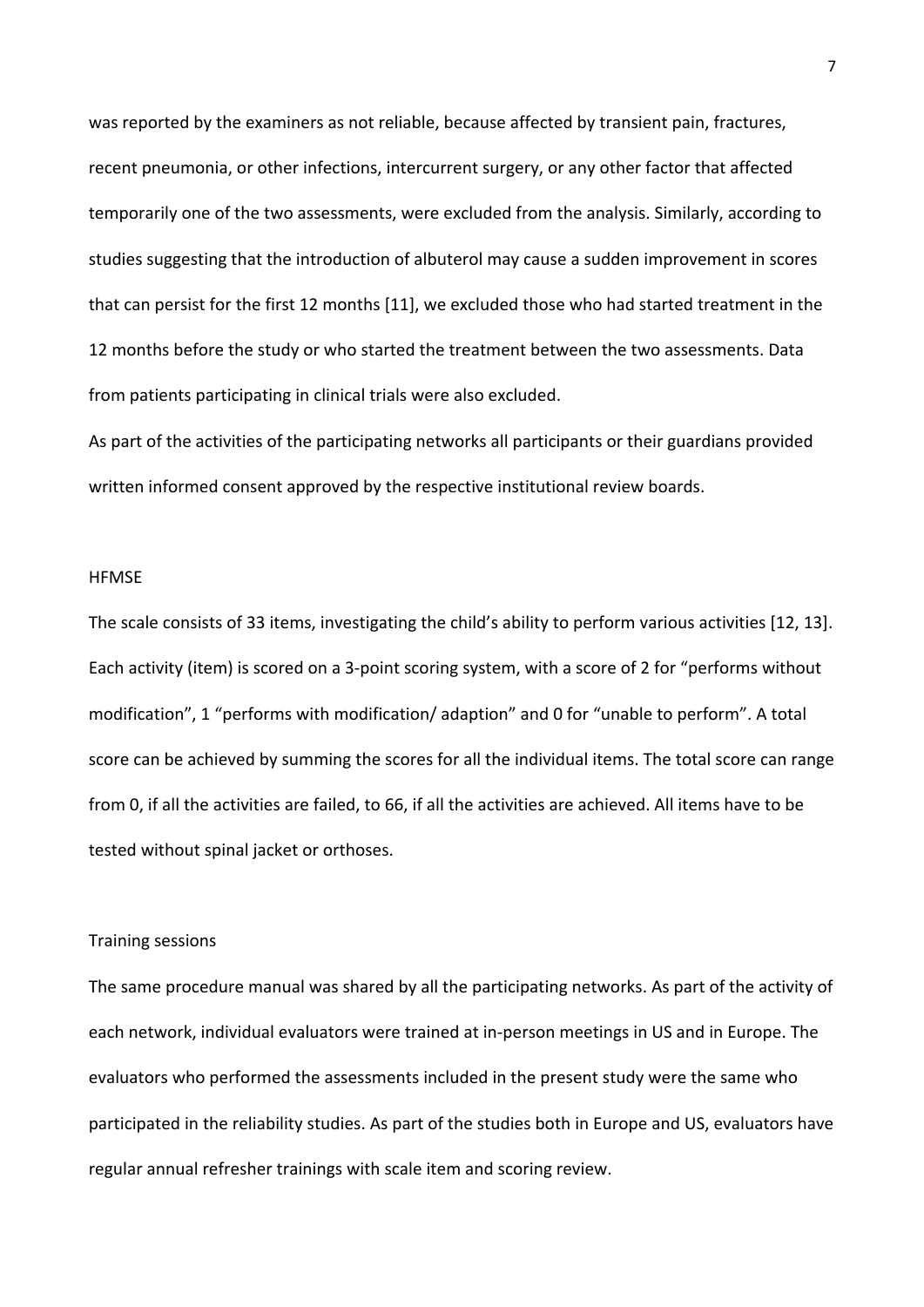Statistical analysis

The HFMSE was evaluated longitudinally over a 12 and 24-month period of time. Each patient could contribute with multiple assessments at 12-month intervals. As for each interval the patient was at a different age and, based on the course of the disease, could also have a different HFMSE score, each interval was considered independently, with a new age and HFMSE baseline for each calculated interval.

Summary statistics (N, mean, median, SD, range) were used to analyze age, HFMSE at baseline and 12 months, changes at HFMSE over 12 months. The cohort was further subdivided by functional level (sitters/non-sitters; HMFSE score <10/11-22/>22), by SMN2 copy number and by age (<5/5- 13/>13). Ability to sit independently was defined as a score of 2 on item 1 of the HFMSE. The cut off points on the HFMSE were chosen based on the decimal classification [12], with scores between 0 and 10 identifying patients with type 2.0 to type 2.2, i.e the weakest end of the spectrum of type 2 with patients unable to perform full rolling. Scores between 11 and 22 identified patients with type 2.3 to 2.4, i.e those generally able to roll and prop. Scores above 22 identified children at the best end of the spectrum (2.5 and above) who were able to perform four-point kneeling and other activities up to standing.

The cut off point for age were chosen based on our previous observation reporting slopes of progression in type 2 at different age points [8].

A multinomial logistic regression model was used to assess changes in the slope of baseline values of the HFMSE ( < -2 change; -2, 2 change and >2 change) at different cut points of age (<5 years; between 5 and 13 years and after 13 years) including different variables, such as age (in years), HFMSE scores at each baseline interval and the SMN2 copy number. The stability of change (-2,2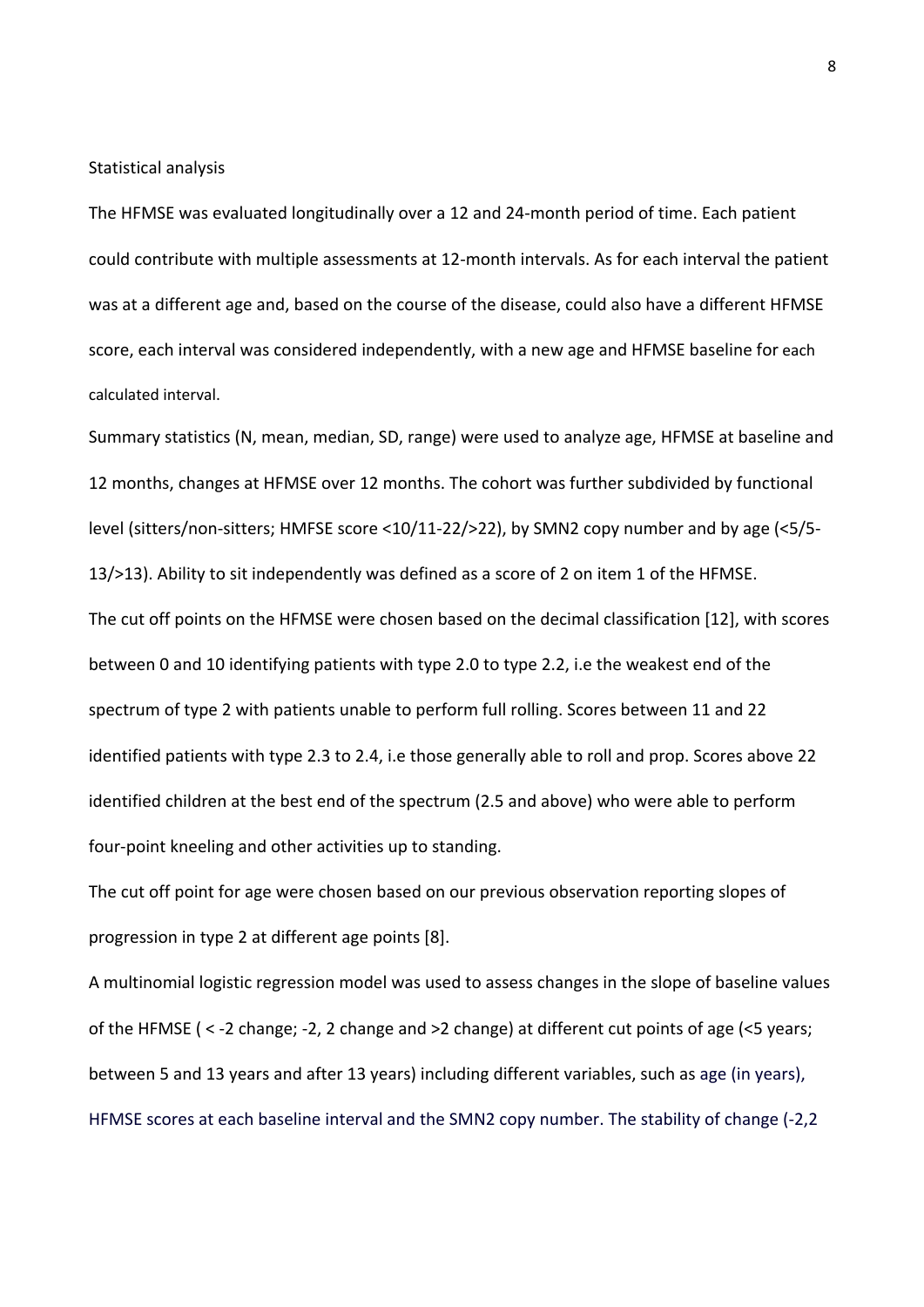change) represents the reference category and, in order to taking account, the intra-subject correlation, a random effect was included in the regression model.

The 12 and 24-month changes in the HFMSE scores were compared between age classes by an analysis of variance, adjusting for baseline. As previous studies have shown that the great majority of patient variability is within +/- 2 points, we considered three ranges of change in the HFMSE. The percentage of patients with a change < -2 (significant decline), between -2 and 2 (nonsignificant variation), and >2 points (significant improvement) was compared across age classes by a chi-square test (a multinomial model was used to adjust for baseline values).

### **Results**

The cohort included 652 12-month assessments from 267 patients, 150 males and 117 females. An additional 21 assessment could not be included because the patients had intercurrent surgery (n=11), fractures (n=5), recent pneumonia (n=3) or poor cooperation (n=2).

The age of the patients ranged between 30 months and 34 years at baseline (mean 9.41, SD 6.32). One hundred and four of the 267 patients had already been part of previous natural history studies[2, 7].

Of the 652 12-month assessments included, 541 assessments were from sitters and 111 from nonsitters patients, i.e. type 2 patients who lost independent sitting.

At 24 months there were 305 assessments from 147 patients, 77 males and 70 females. Their age ranged between 30 months and 33.40 years at baseline (mean 8.70, SD 5.91). Two-hundred sixtyseven assessments were from sitters and 38 from non-sitters patients.

### *HFMSE*

### *12-month changes*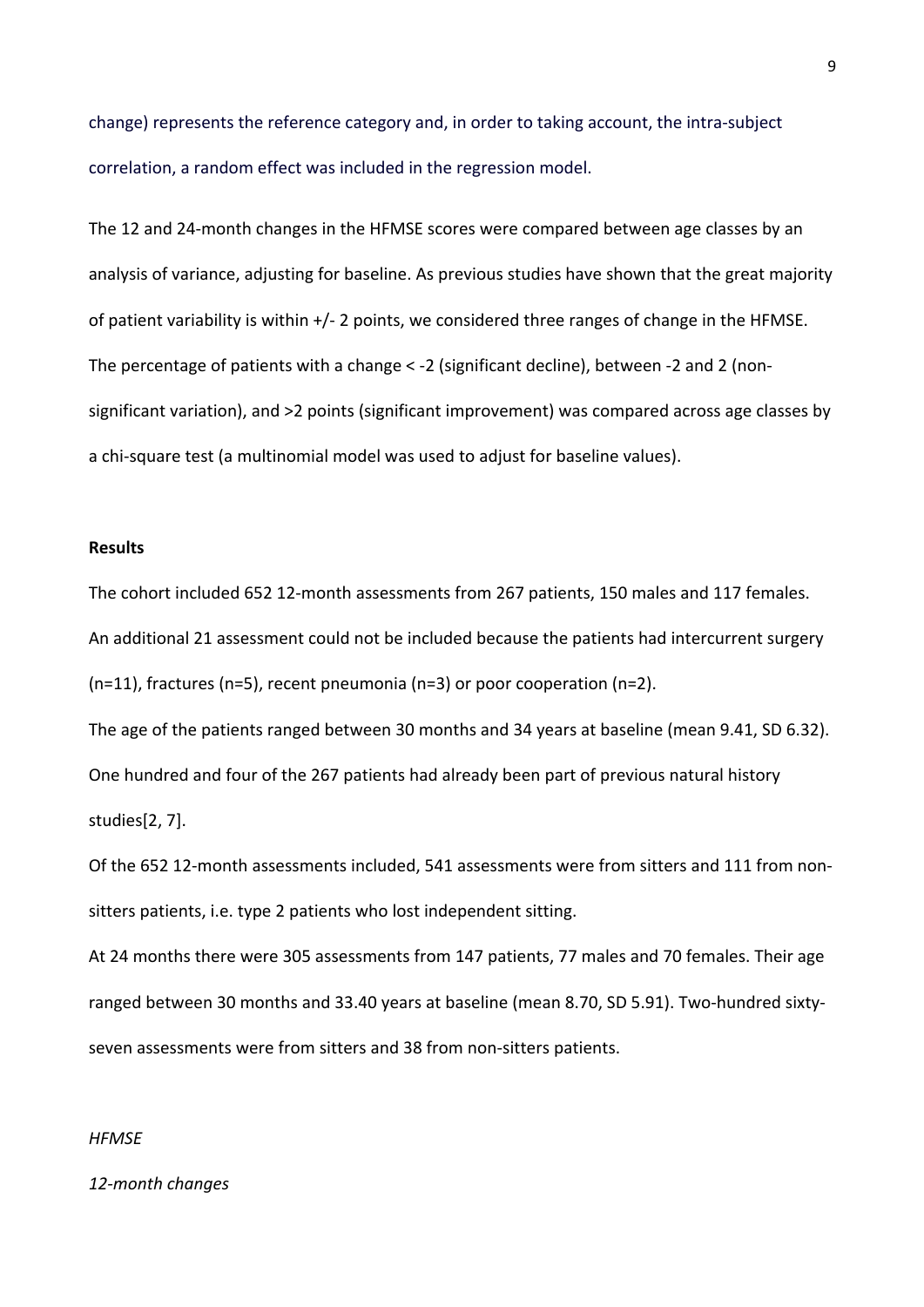The HFMSE scores ranged between 0 and 41 (mean 11.55, SD +9.24) (Fig 1).

The 12-month change ranged between –13 and +12 (mean -0.68, SD +3.28) (Fig 2A-2C).

Of the 652 assessments, 445 (68.25%) had HFMSE changes +2 points, 135 (20.71%) had a decrease of more than 2 points and 72 (11.04%) had an increase of more than 2 points.

## *24-month changes*

At 24 months, the HFMSE scores ranged between 0 and 36.00 (mean 12.32, SD +8.85).

The 24-month changes ranged between  $-15$  and  $+15$  (mean  $-1.74$ , SD  $+3.89$ ) (Fig 2B-2D).

Of the 305 assessments, 169 (55.41%) had HFMSE changes +2 points, 107 (35.08%) had a decrease

of more than 2 points and 29 (9.50%) had an increase of more than 2 points.

### *HFMSE changes and SMN2 copy number*

At 12 months, of the 652 assessments, 1 was from patients with 1 copy of *SMN2* gene, 51 from patients with 2 copies of *SMN2* gene, 490 from patients with 3 copies of *SMN2* gene and 10 from patients with 4 copies of *SMN2* gene. In 100 the *SMN2* gene copy number was unknown. At 24 months, of the 305 assessments, 19 were from patients with 2 copies of *SMN2* gene, 241

with 3 copies of *SMN2* gene and 5 with 4 copies of *SMN2* gene.

There was no correlation between *SMN2* copy number and HFSME scores at baseline or with HFMSE changes over 12 months (p=0.490).

# *HFMSE changes and functional status*

#### *Non sitters*

The HFMSE changes were between  $-2$  and  $+2$  (mean -0.02, SD +0.77) at 12 months and between  $-$ 2 and +4 (mean -0.05, SD +1.00) at 24 months.

Of the 111 12-month assessments, 110 (99.09%) had HFMSE changes + 2 points, none (0%) had a decrease of more than 2 points and only 1 (0.90%) had an increase of more than 2 points.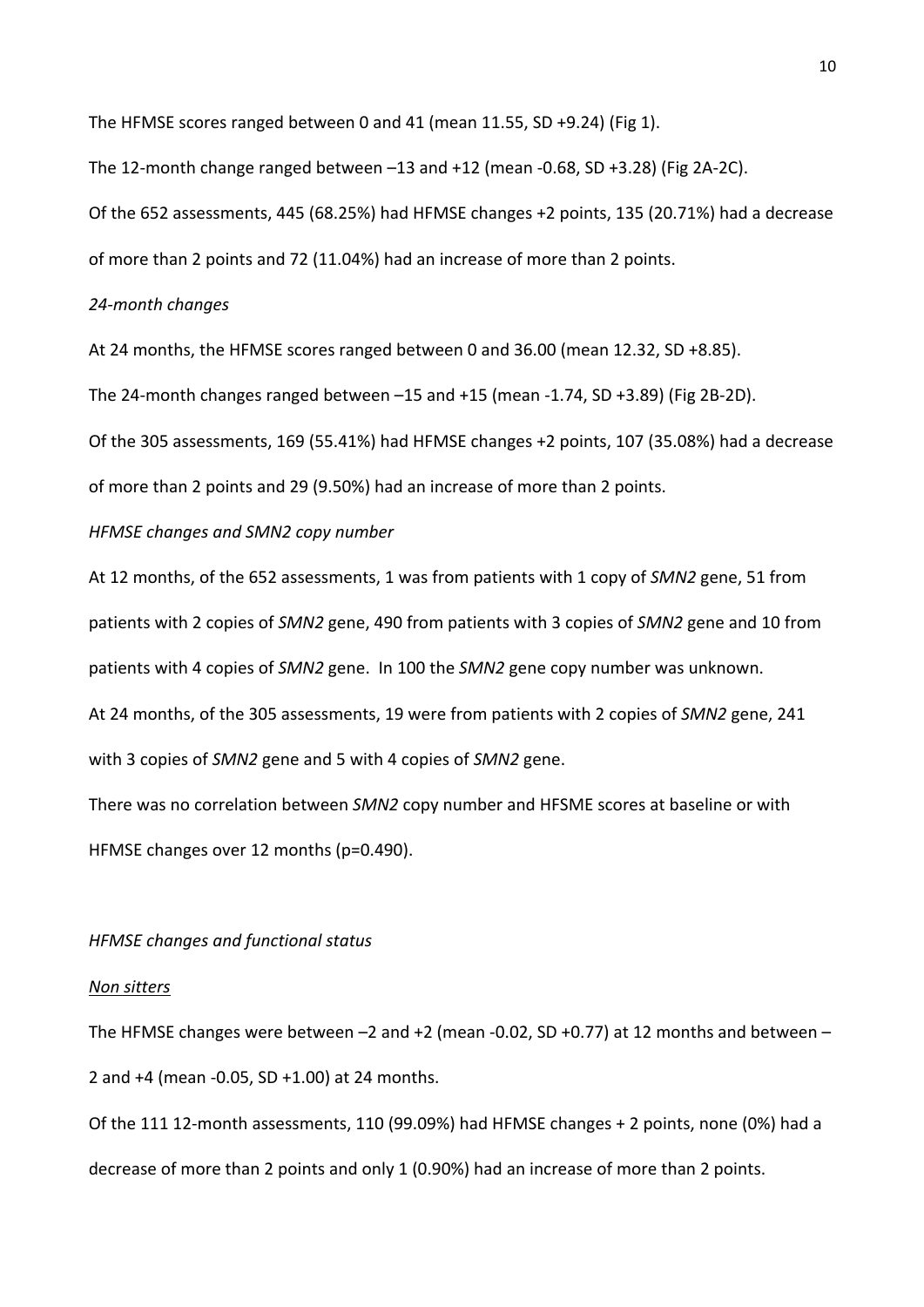Of the 38 24-month assessments, 37 (97.36%) had HFMSE changes + 2 points, no one (0%) had a decrease in scores of more than 2 points and only 1 (2.56%) had an increase in scores of more than 2 points.

#### *Sitters*

The changes were between  $-13$  and  $+12$  (mean  $-0.83$ , SD  $+3.56$ ) at 12 months and between  $-15$ and +15 (mean -1.99, SD +4.09) at 24 months.

Of the 541 12-month assessments, 335 (61.92%) had HFMSE changes + or < 2 points, 135 (24.95%) had a decrease of more than 2 points and 71 (13.12%) had an increase of more than 2 points. Of the 267 24-month assessments, 131 (49.25%) had HFMSE changes + 2 points, 107 (40.03%) had a decrease of more than 2 points and 28 (10.53%) had an increase of more than 2 points.

# *HFMSE changes and age*

Details of the patients included in the age subgroups are reported in table 1 and supplementary table 1. In the assessments performed before the age of 5 years, the 12 months changes (n= 183) ranged between -12 and +12 (mean: 0.40, SD: 4.09) and the 24-month changes (n=97) between - 15 and +15 (mean: -0.51, SD: 4.80).

In the assessments performed in patients between 5 and 13 years the 12-month change (n= 352) ranged between -13 and +12 (mean: -1.39, SD: +3.08) and the 24-month changes (n=166) between -12 and +5 (mean: -2.81, SD: +3.36).

In the assessments performed in patients older than 13 years the 12-month changes (n= 117) ranged between -10 and 3 (mean: -0.26, SD: +1.37) and the 24-month changes (n=42) between -5 and 4 (mean: -0.38, SD: +1.65) (Fig 3)

#### *HFMSE changes, age and baseline HFMSE scores*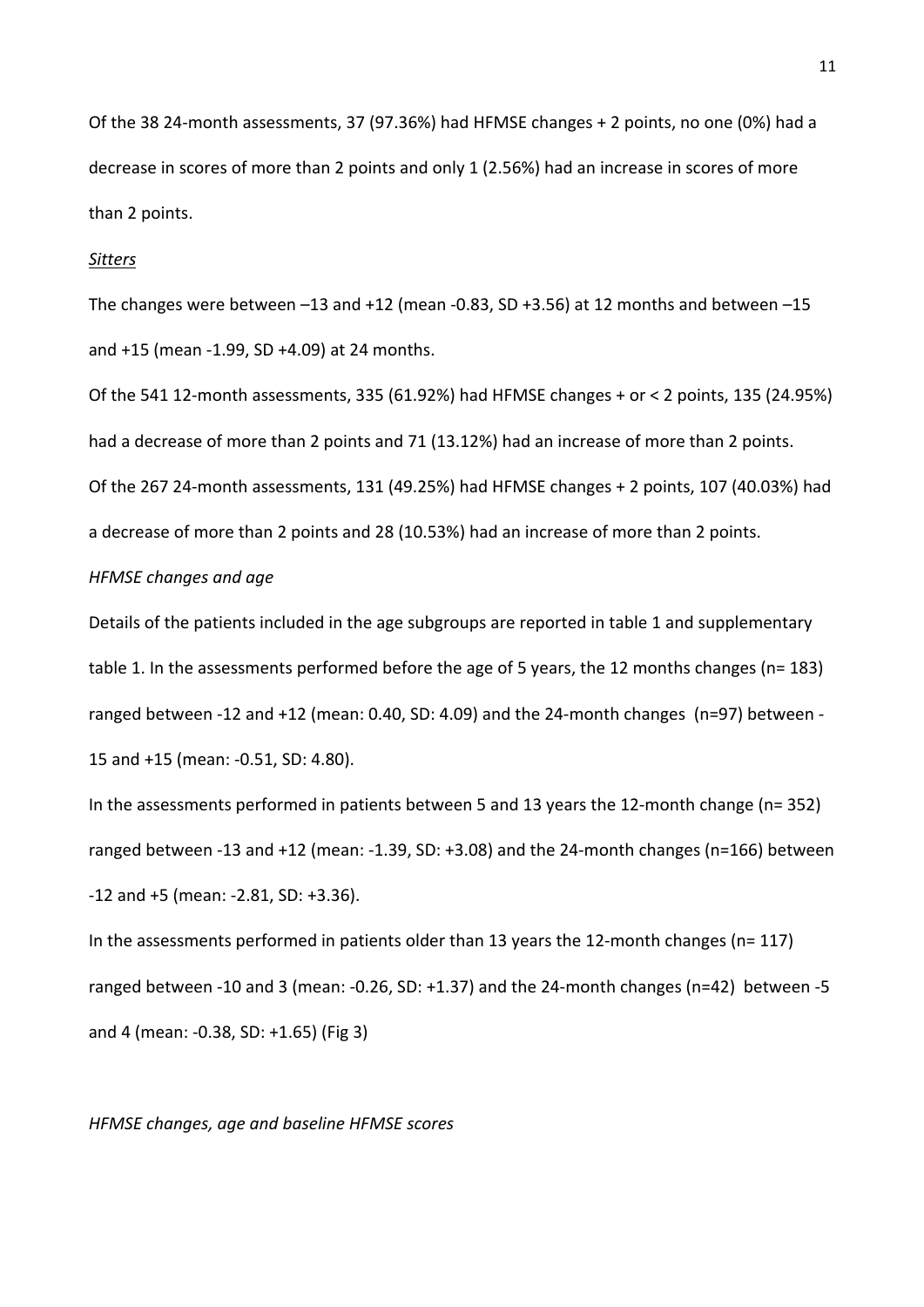Each age subgroup was further subdivided by HFMSE scores: <10, 11-22, >22. Table 1 and supplementary table 1 shows details of the distribution of scores and of the possible changes at 12 and 24 months in both sitters and non-sitters. For the sitter subgroup further details on the frequency distribution of stable versus increase or decrease of more than 2 points is illustrated in figure 4.

Using multinomial regression, we found that all variables included in the regression model, except for *SMN2* copies, were useful to explain both 12 and 24 months HFMSE changes.

The risk of losing more than two points after 12 months increases with age and HFMSE score at baseline. For each additional point at baseline, the relative risk increases 6.8% before 5 years (p = 0.005), 9.7% between 5 and 13 years ( $p < 0.001$ ), 18% after 13 years ( $p = 0.017$ ).

The risk of gaining more than two points increased before the age of 5 but no variable was significantly predictive.

# **Discussion**

The results of the present study confirm our and others recent findings that although the mean HFMSE changes over time may be limited, there is a large variability and a wide range of scores, especially when assessing a population of patient with wide age range variability [7]. In this paper we included only patients above the age of 30 months according to the previous HFMSE validation in young infants as, even if the scale can be often administered below this age, this would be associated with a higher risk of poor cooperation. The possibility to have a large cohort of type 2 patients allowed us to expand the previous findings. We initially focused on the 12-month changes, as we had a much larger number of assessments at 12 than at 24 months and this is also the timeframe mostly used in clinical trials. We also analyzed the 24-month data, although the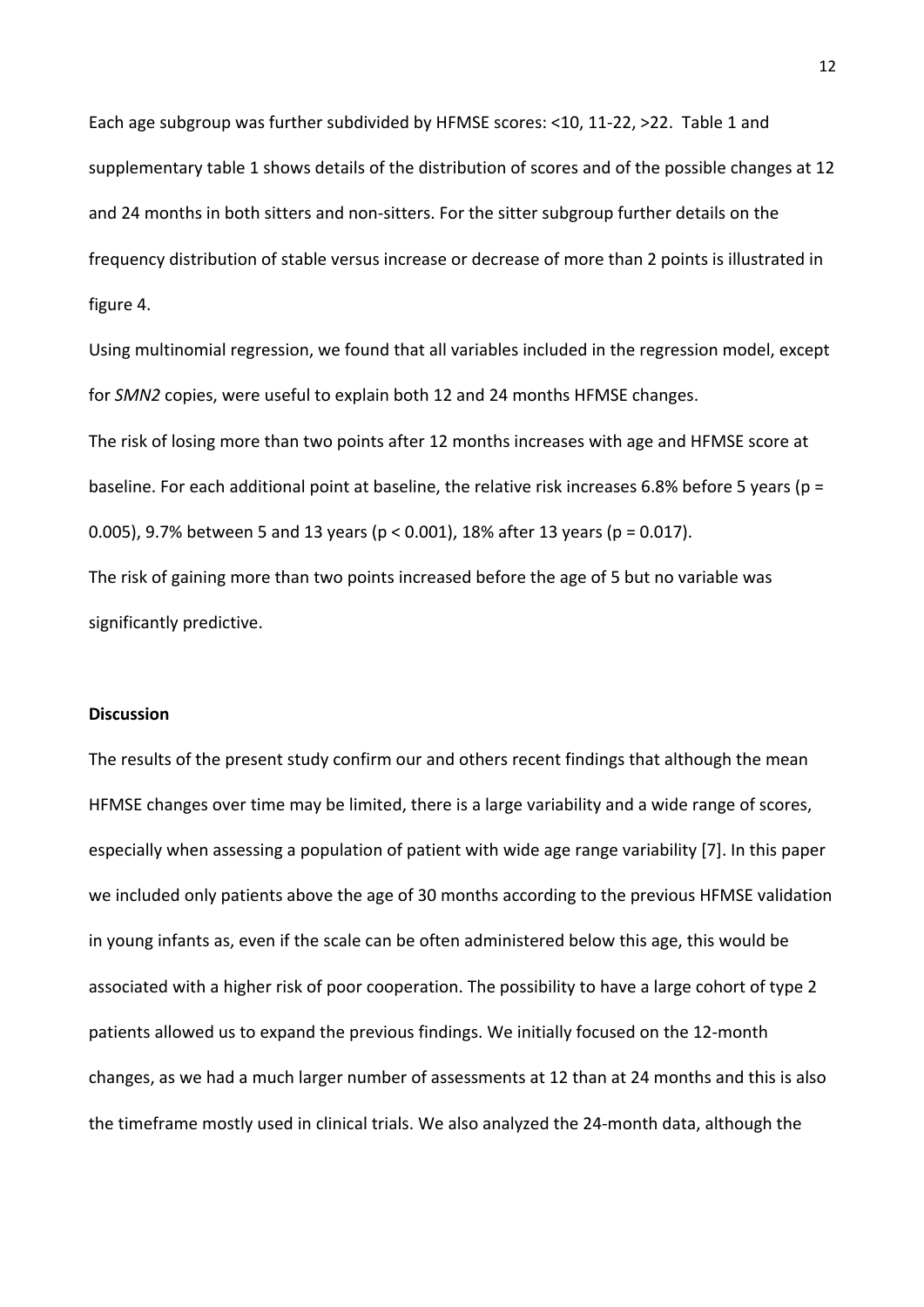cohort was relatively smaller, to observe if, as reported in recent natural history studies, the changes were more obvious in a longer time interval [1, 2].

Our results confirmed that the great majority of type 2 patients (68.25%) remained stable or with minimal changes over 12 months. The possibility to maintain stable scores over 2 years was lower (55.41%). In order to exclude a possible bias, we analyzed separately type 2 patients who had lost the ability to sit. In these patients, who were generally older than 13 years, the baseline HFMSE scores were, as expected, always lower than 4 and often lower than 2, with a mean score of 0.65 (+1.05). With the exception of one child, younger than 5 years, their HFMSE scores remained stable both at 12 and 24 months. As previously reported, in this age group the HFMSE should not be the primary functional measure due to the low scores already at baseline [14] and should be complemented with the assessment of upper limb function using functional scales such as the Revised Upper Limb Module (RULM) [15], that have been found to be more sensitive to detect functional changes for weak type 2 SMA [16]. Unfortunately, as the RULM was developed only in the last few years, it was not systematically used in all the patients in the present study. Even excluding the non-sitters, the percentage of type 2 patients with stable scores was still relatively high (61.92% at 12 and 49.25% at 24 months) while the chances of an improvement was approximately 13% at 1 year and 10 % at 2 years. As previously reported, the chances of improvements were much higher in the younger group, below age 5 years [7]. This group, however, was the most heterogeneous group in terms of progression. While we confirmed that children below the age of 5 years had a relatively high possibility of improving more than 2 points after 12 months, the improvement only occurred in 26.97%, while 54.49% had stable scores and nearly 19% had negative changes. This observation is important as in clinical practice or in interventional studies improvements of more than 2 points in this age group are often dismissed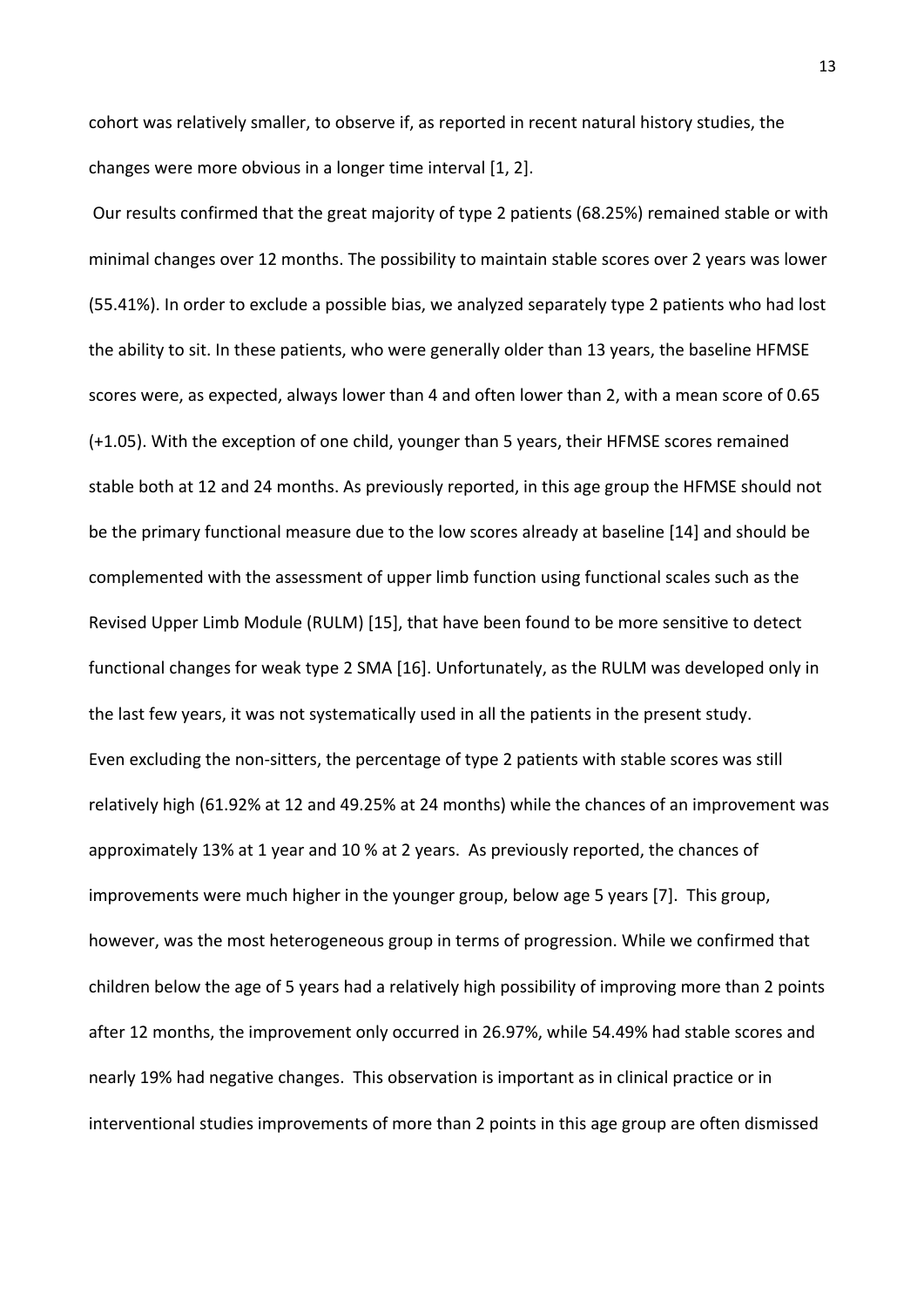as compatible with natural history while this observation is only true in less than 27% of the patients in this age range with a further reduction (21%) at 24 months.

The chances of improvements at 12 months dropped to approximately 7% between the age of 5 and 13 years and to less than 2% in the older group. In the 5 to 13 years group there was a parallel increase (33%) in the number of patients who had negative changes over 12 months that increased to over 50% at 24 months. The group assessed after 13 years had the highest percentage of stable scores at 12 months (93.85%) and also at 24 months (83.33%), while there was a relative increase of patients with negative changes (12.50%).

When we looked at the possible effect of other variables, we found that age was not the only determinant as the changes also reflected the functional status (non sitters/sitters) and baseline values. The risk of losing more than two points increased with age and HFMSE score at baseline. More specifically, for each additional point at baseline, the relative risk of negative changes at 12 months increased by 5% before age 5 years ( $p = 0.023$ ), by 8% between years 5 and 13 ( $p < 0.001$ ), and 26% after age 13 years ( $p = 0.003$ ). The opposite was also true as the possibility to improve on the scales was extremely low in patients with high scores. This was surprising, to some extent, as despite patients with the highest scores at baseline (> 22) are likely to have more preserved motoneurons activity, they not only did not show an increase in scores over time but, irrespective of the age, generally showed a sharper decline both at 12 and 24 months. These findings suggest that these patients may have reached the maximal functional capacity with their existing motorneurons and that, having achieved high scores, may have more points to lose, especially with the development of contractures, scoliosis and general growth.

*SMN2* copy number was associated with different scores at baseline, with patients with 3 copies having overall lower scores than those with more than 3, but did not have a significant effect on the magnitude of changes. The lack of correlation with *SMN2* copy numbers is probably related to

14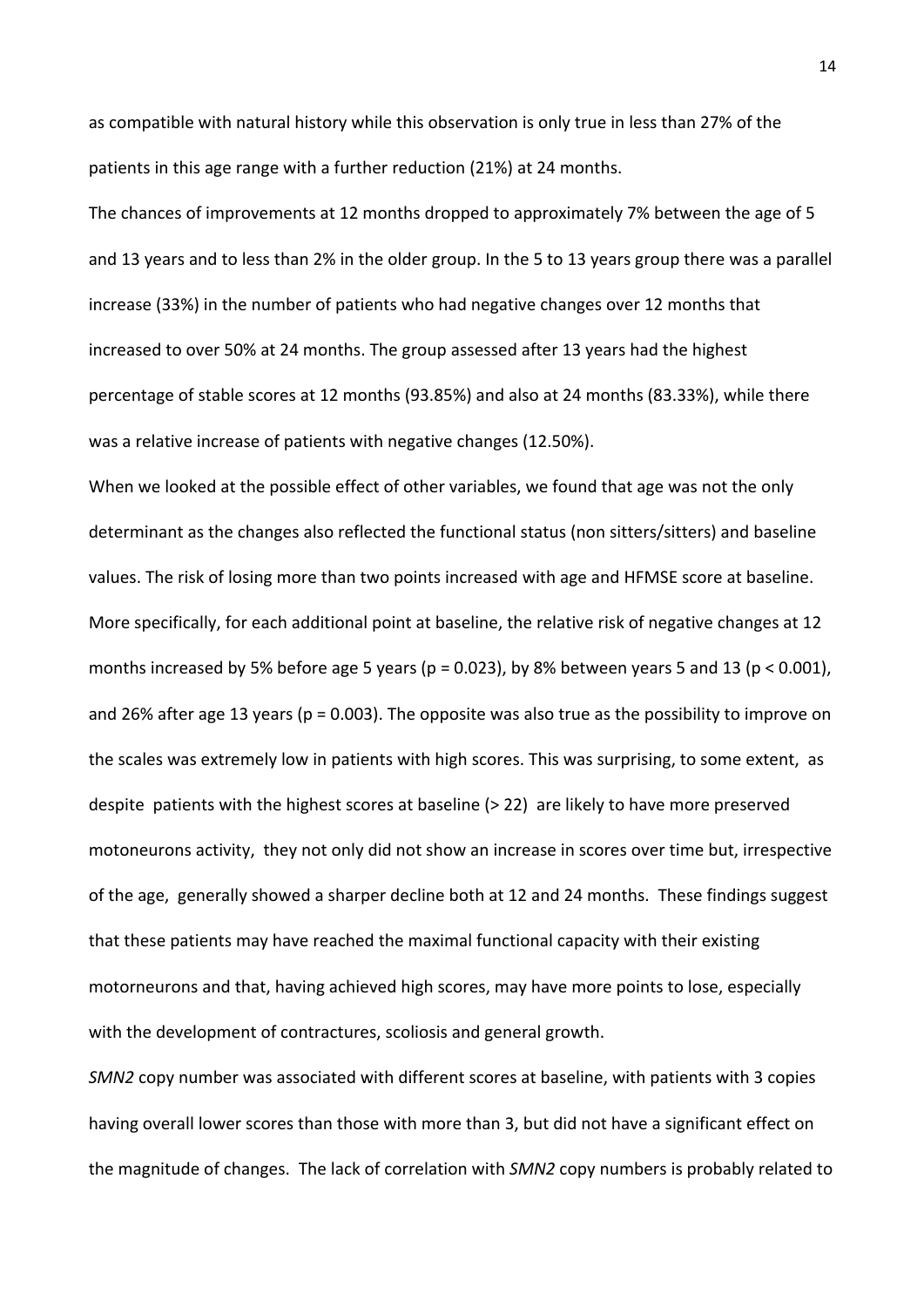the fact that over nearly 90% of the patients had 3 copies and the groups with 1, 2 or more than 3 copies were poorly represented. Unfortunately, a number of the older patients who had a less recent diagnosis did not have *SMN2* copy number available and many of them refused to give consent for additional tests.

In conclusion, our results confirm that although the mean changes were very small at 12 (-0.68) and 24 months (-1.74), the individual changes varied widely. An increase of more than two points was relatively uncommon, while there was a higher possibility to show a decrease of more than 2 points at 12 months that further increased at 24 months.

The combination of age and HFMSE scores at baseline increased the possibility to predict the progression at 12 and 24 months. Subdividing patients according to both variables helped to narrow the variability of the responses, providing more detailed information on the possibility to remain stable or to have positive or negative changes in the different subgroups.

Our findings provide reference data for the individual subgroups that will be of help at the time of interpreting the results of cohorts of patients who are treated with the newly available drugs or undergo other types of intervention. This will hopefully also help clinicians, patients and families, at the time of deciding whether to start a treatment, on setting up the right expectations based on the patient' s baseline characteristics. According to these findings the expectation on a possible response to treatment should therefore be interpreted differently according to the age and function of the patient. The possibility to have stable scores over 12 months or longer, has a different meaning if observed in younger patients or in those between the age of 5 and 14 years with high HFMSE scores, who are more likely to decline.

A more robust statistical approach using trajectory analysis, as recently used in Duchenne muscular dystrophies and other diseases [17, 18], may allow to use a larger number of variables, beyond age and baseline, to further predict more accurate trajectories of progression.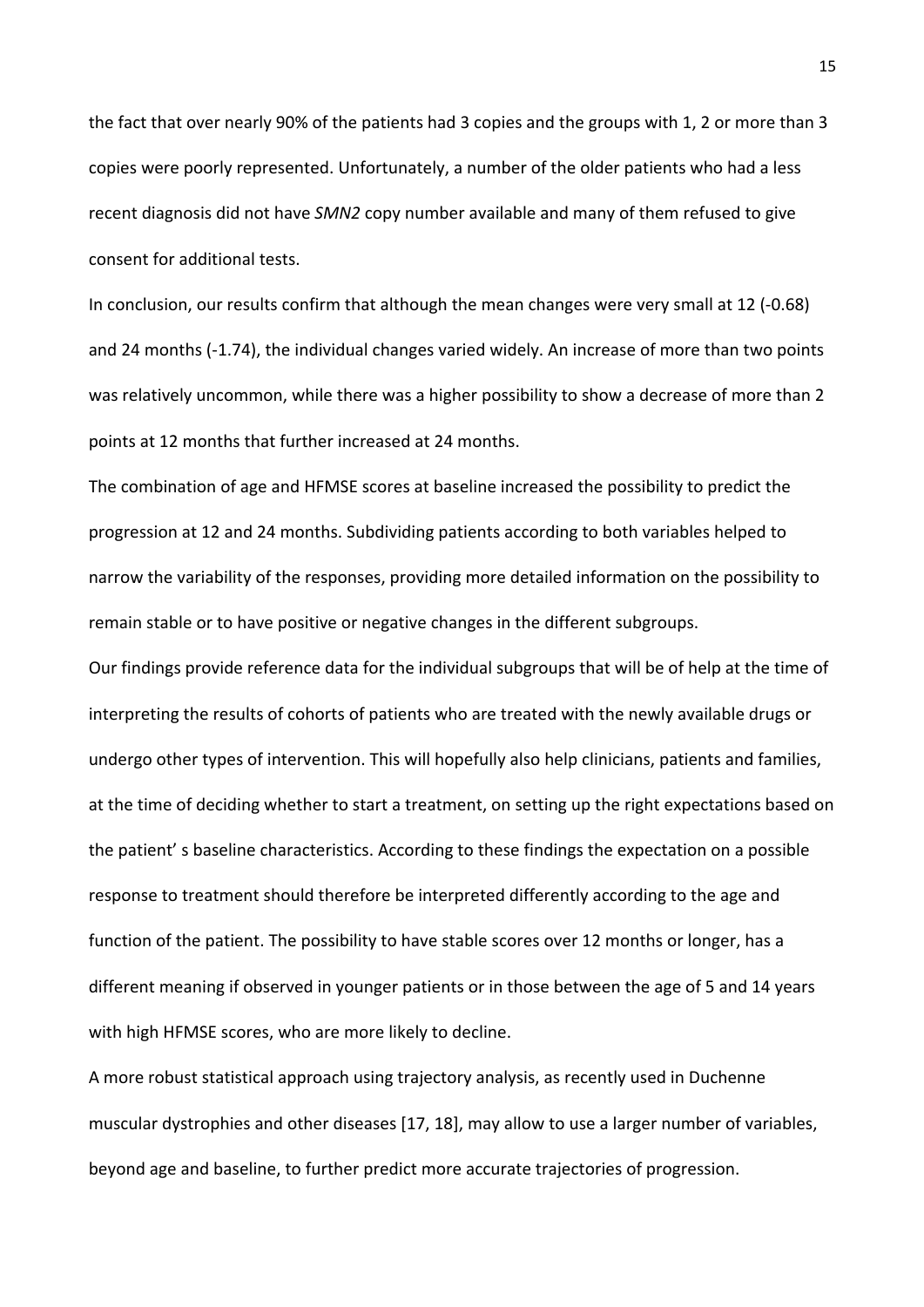# **Acknowledgments**:

We are thankful to the Italian Telethon, the SMA Reach UK and SMA Foundation for contributing to fund this study.

**Funding:** This work was supported by the Italian Telethon, the SMA Reach UK and SMA Foundation.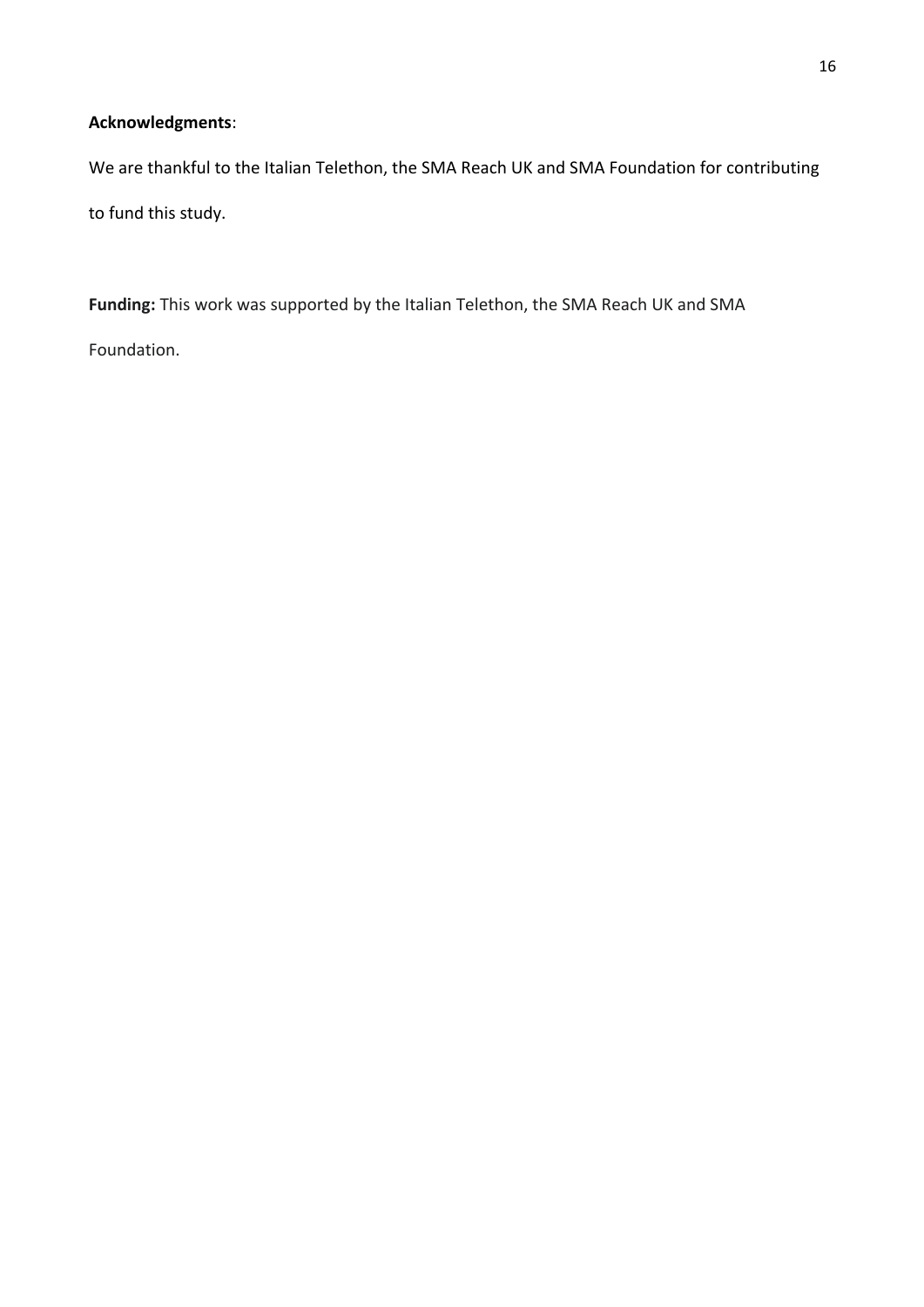#### **References**

- [1] Kaufmann P, McDermott MP, Darras BT, Finkel R, Kang P, Oskoui M, et al. Observational study of spinal muscular atrophy type 2 and 3: functional outcomes over 1 year. Arch. Neurol. 2011;68:779-86.
- [2] Kaufmann P, McDermott MP, Darras BT, Finkel RS, Sproule DM, Kang PB, et al. Prospective cohort study of spinal muscular atrophy types 2 and 3. Neurology 2012;79:1889-97.
- [3] Finkel RS, Chiriboga CA, Vajsar J, Day JW, Montes J, De Vivo DC, et al. Treatment of infantile-onset spinal muscular atrophy with nusinersen: a phase 2, open-label, doseescalation study. Lancet 2016;388:3017-26.
- [4] Mercuri E, Darras BT, Chiriboga CA, Day JW, Campbell C, Connolly AM, et al. Nusinersen versus Sham Control in Later-Onset Spinal Muscular Atrophy. N. Engl. J. Med. 2018;378:625-35.
- [5] Pechmann A, Langer T, Wider S, Kirschner J. Single-center experience with intrathecal administration of Nusinersen in children with spinal muscular atrophy type 1. Eur. J. Paediatr. Neurol. 2018;22:122-7.
- [6] Messina S, Pane M, Sansone V, Bruno C, Catteruccia M, Vita G, et al. Expanded access program with Nusinersen in SMA type I in Italy: Strengths and pitfalls of a successful experience. Neuromuscul. Disord. 2017;27:1084-6.
- [7] Mercuri E, Finkel R, Montes J, Mazzone ES, Sormani MP, Main M, et al. Patterns of disease progression in type 2 and 3 SMA: Implications for clinical trials. Neuromuscul Disord 2016;26:126-31.
- [8] Mercuri E, Lucibello S, Pera MC, Carnicella S, Coratti G, de Sanctis R, et al. Long-term progression in type II spinal muscular atrophy: A retrospective observational study. Neurology 2019;93:e1241-e7.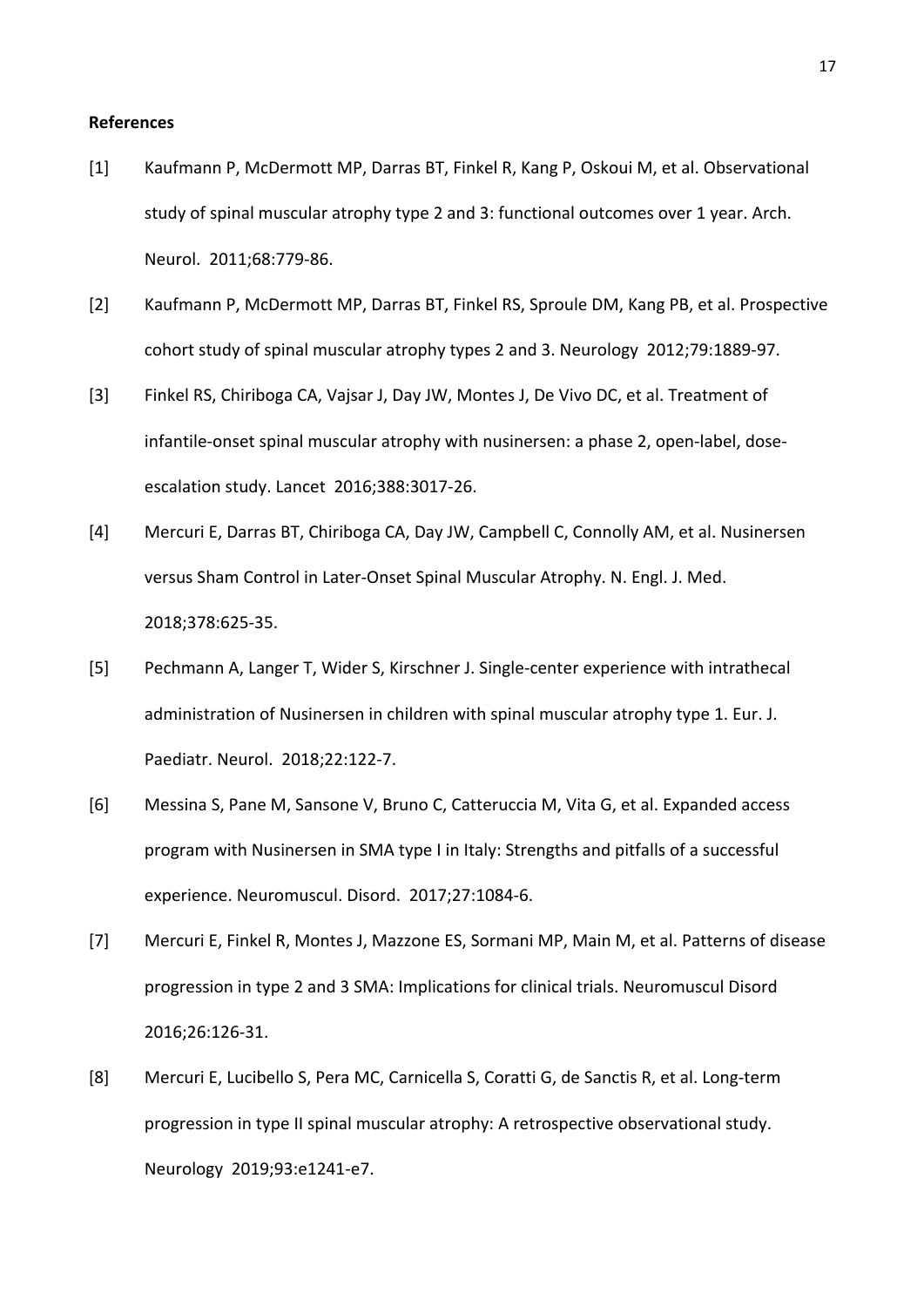- [9] Berard C, Fermanian J, Payan C. Outcome measure for SMA II and III patients. Neuromuscul. Disord. 2008;18:593-4; author reply 4-5.
- [10] Barois A, Mayer M, Desguerre I, Chabrol B, Berard C, Cuisset JM, et al. [Spinal muscular atrophy. A 4-year prospective, multicenter, longitudinal study (168 cases)]. Bull. Acad. Natl. Med. 2005;189:1181-98; discussion 98-9.
- [11] Pane M, Staccioli S, Messina S, D'Amico A, Pelliccioni M, Mazzone ES, et al. Daily salbutamol in young patients with SMA type II. Neuromuscul. Disord. 2008;18:536-40.
- [12] Main M, Kairon H, Mercuri E, Muntoni F. The Hammersmith functional motor scale for children with spinal muscular atrophy: a scale to test ability and monitor progress in children with limited ambulation. Eur. J. Paediatr. Neurol. 2003;7:155-9.
- [13] O'Hagen JM, Glanzman AM, McDermott MP, Ryan PA, Flickinger J, Quigley J, et al. An expanded version of the Hammersmith Functional Motor Scale for SMA II and III patients. Neuromuscul. Disord. 2007;17:693-7.
- [14] Mazzone E, De Sanctis R, Fanelli L, Bianco F, Main M, van den Hauwe M, et al. Hammersmith Functional Motor Scale and Motor Function Measure-20 in non ambulant SMA patients. Neuromuscul. Disord. 2014;24:347-52.
- [15] Mazzone ES, Mayhew A, Montes J, Ramsey D, Fanelli L, Young SD, et al. Revised upper limb module for spinal muscular atrophy: Development of a new module. Muscle Nerve 2016.
- [16] Pera MC, Coratti G, Mazzone ES, Montes J, Scoto M, De Sanctis R, et al. Revised upper limb module for spinal muscular atrophy: 12 month changes. Muscle Nerve 2019;59:426-30.
- [17] Goemans N, Vanden Hauwe M, Signorovitch J, Swallow E, Song J, Collaborative Trajectory Analysis P. Individualized Prediction of Changes in 6-Minute Walk Distance for Patients with Duchenne Muscular Dystrophy. PLoS One 2016;11:e0164684.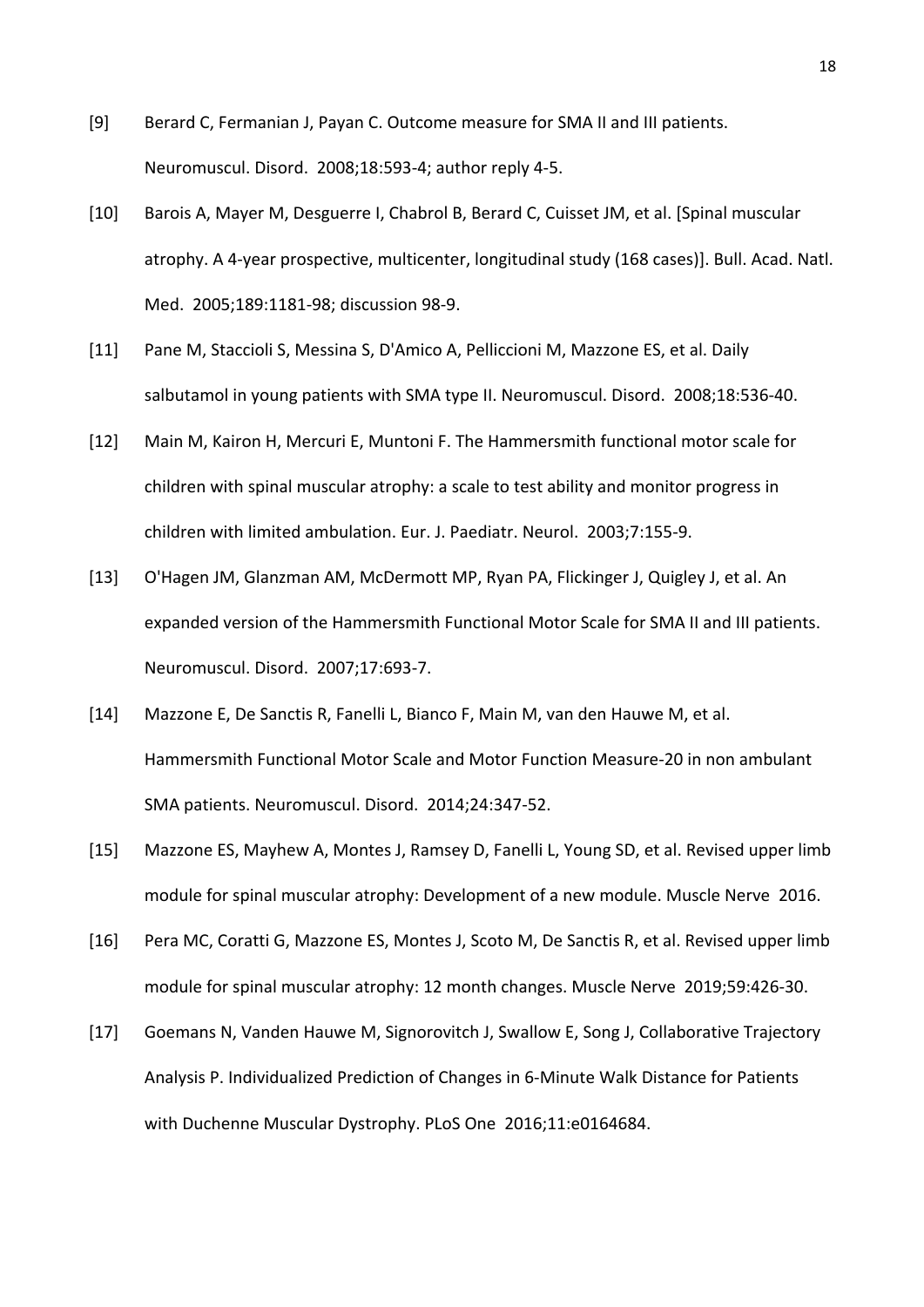[18] Mercuri E, Signorovitch JE, Swallow E, Song J, Ward SJ, Group DMDI, et al. Categorizing natural history trajectories of ambulatory function measured by the 6-minute walk distance in patients with Duchenne muscular dystrophy. Neuromuscul. Disord. 2016;26:576-83.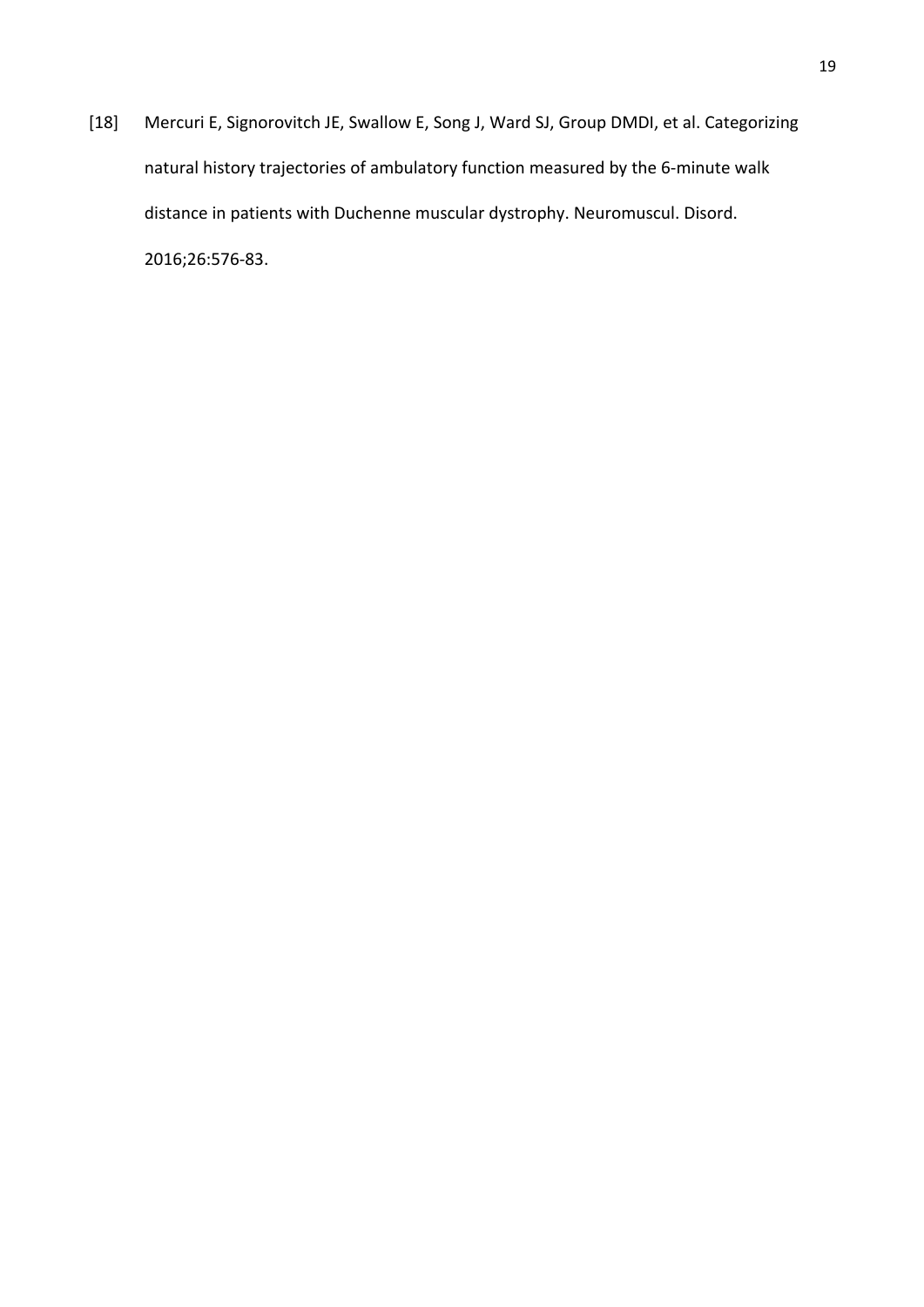# **Figure legends**

Figure 1: Baseline distribution by age in the 12-month cohort. Key to figure: Black line=Polynomial trendline on HFMSE total scores.

Figure 2: HFMSE changes distribution by age at 12 month (A) and 24 month (B). HFMSE changes

distribution by baseline at 12 month (C) and 24 month (D).

Figure 3: HFMSE score changes at 12 and 24 months (%) by age and functional status. Black indicates a loss of more than 2 points, grey indicates stability  $+2$  points and white a gain of more than 2 points)

Figure 4 illustrates HFMSE score changes for the sitter cohort at 12 and 24 months (%) by age and baseline HFMSE scores. Panel A: <5 years, Panel B: 5-13 years, Panel C: >13 years. Black indicates a loss of more than 2 points, grey indicates stability +2 points and white a gain of more than 2 points)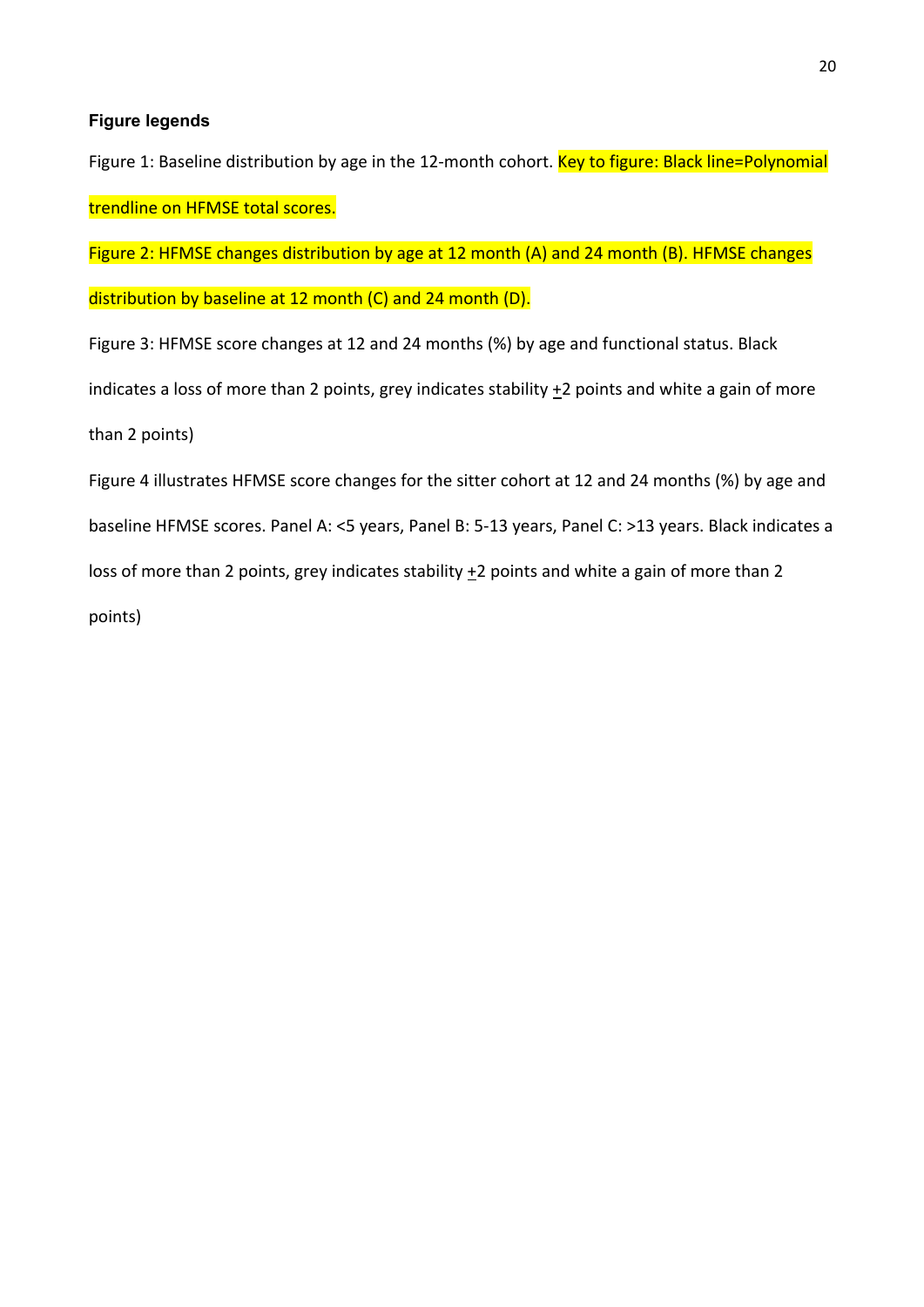# **Tables**

|                        | 12 month changes |                |        |        | 24 month changes |        |        |        |
|------------------------|------------------|----------------|--------|--------|------------------|--------|--------|--------|
|                        | N                | $\leftarrow$ 2 | $-2,2$ | >2     | N                | $< -2$ | $-2,2$ | >2     |
| All                    | 652              | 20.71%         | 68.25% | 11.04% | 305              | 35.08% | 55.41% | 9.50%  |
| <5years                | 183              | 18.03%         | 55.19% | 26.78% | 97               | 28.87% | 49.48% | 21.65% |
| <5 years <10 HFMSE     | 56               | 7.14%          | 66.07% | 26.79% | 27               | 18.52% | 55.56% | 25.93% |
| <5 years 11-22 HFMSE   | 94               | 18.09%         | 45.74% | 36.17% | 49               | 18.37% | 53.06% | 28.57% |
| <5 years >22 HFMSE     | 33               | 36.36%         | 63.64% | 0%     | 18               | 47.62% | 38.10% | 0%     |
| 5-13 years             | 352              | 28.13%         | 65.63% | 6.25%  | 166              | 45.78% | 50%    | 4.22%  |
| 5-13 years <10 HFMSE   | 180              | 16.67%         | 78.33% | 5%     | 87               | 31.03% | 64.37% | 4.60%  |
| 5-13 years 11-22 HFMSE | 61               | 1.64%          | 96.72% | 1.64%  | 61               | 63.93% | 31.15% | 4.92%  |
| 5-13 years >22 HFMSE   | 48               | 47.92%         | 45.83% | 6.25%  | 18               | 55.56% | 44.44% | 0%     |
| >13 years              | 127              | 2.38%          | 97.62% | 0.79%  | 42               | 7.14%  | 90.48% | 2.38%  |
| >13 years <10 HFMSE    | 113              | 0.88%          | 98.23% | 0.88%  | 39               | 2.56%  | 94.87% | 2.56%  |
| >13 years 11-22 HFMSE  | 3                | 33.33%         | 66.67% | 0%     | 3                | 66.67% | 33.33% | 0%     |
| >13 years >22 HFMSE    | 1                | 100%           | 0%     | 0%     | 0                | N/A    | N/A    | N/A    |
| <b>Non sitter</b>      | 111              | 0%             | 99.09% | 0.90%  | 38               | 0%     | 97.36% | 2.56%  |
| <5vears                | 5                | 0%             | 80%    | 20%    | $\overline{2}$   | 0%     | 50%    | 50%    |
| <5 years <10 HFMSE     | 5                | 0%             | 80%    | 20%    | $\overline{2}$   | 0%     | 50%    | 50%    |
| <5 years 11-22 HFMSE   | 0                | N/A            | N/A    | N/A    | 0                | N/A    | N/A    | N/A    |
| <5 years >22 HFMSE     | 0                | N/A            | N/A    | N/A    | 0                | N/A    | N/A    | N/A    |
| 5-13 years             | 54               | 0%             | 100%   | 0%     | 16               | 0%     | 100%   | 0%     |
| 5-13 years <10 HFMSE   | 54               | 0%             | 100%   | 0%     | 16               | 0%     | 100%   | 0%     |
| 5-13 years 11-22 HFMSE | 0                | N/A            | N/A    | N/A    | $\Omega$         | N/A    | N/A    | N/A    |
| 5-13 years >22 HFMSE   | 0                | N/A            | N/A    | N/A    | $\Omega$         | N/A    | N/A    | N/A    |
| >13 years              | 52               | 0%             | 100%   | 0%     | 21               | 4.76%  | 95.24% | 0%     |
| >13 years <10 HFMSE    | 52               | 0%             | 100%   | 0%     | 21               | 4.76%  | 95.24% | 0%     |
| >13 years 11-22 HFMSE  | 0                | N/A            | N/A    | N/A    | 0                | N/A    | N/A    | N/A    |
| >13 years >22 HFMSE    | 0                | N/A            | N/A    | N/A    | $\Omega$         | N/A    | N/A    | N/A    |
| <b>Sitter</b>          | 541              | 24.95%         | 61.92% | 13.12% | 266              | 40.23% | 49.25% | 10.53% |
| <5years                | 178              | 18.54%         | 54.49% | 26.97% | 95               | 29.47% | 49.47% | 21.05% |
| <5 years <10 HFMSE     | 51               | 7.84%          | 64.71% | 27.45% | 25               | 20%    | 56%    | 24%    |
| <5 years 11-22 HFMSE   | 94               | 18.09%         | 45.74% | 36.17% | 49               | 18.37% | 53.06% | 28.57% |
| <5 years >22 HFMSE     | 33               | 36.36%         | 63.64% | 0%     | 21               | 66.67% | 33.33% | 0%     |
| 5-13 years             | 298              | 33.22%         | 59.40% | 7.38%  | 147              | 51.70% | 43.54% | 4.76%  |
| 5-13 years <10 HFMSE   | 127              | 23.62%         | 69.29% | 7.09%  | 68               | 39.71% | 54.41% | 5.88%  |
| 5-13 years 11-22 HFMSE | 123              | 37.40%         | 54.47% | 8.13%  | 61               | 63.93% | 31.15% | 4.92%  |
| 5-13 years >22 HFMSE   | 48               | 47.92%         | 45.83% | 6.25%  | 18               | 55.56% | 44.44% | 0%     |
| >13 years              | 65               | 4.62%          | 93.85% | 1.54%  | 24               | 12.50% | 83.33% | 4.17%  |
| >13 years <10 HFMSE    | 61               | 1.64%          | 96.72% | 1.64%  | 21               | 4.76%  | 90.48% | 4.76%  |
| >13 years 11-22 HFMSE  | 3                | 33.33%         | 66.67% | 0%     | 3                | 66.67% | 33.33% | 0%     |
| >13 years >22 HFMSE    | $\mathbf{1}$     | 100%           | 0%     | 0%     | 0                | N/A    | N/A    | N/A    |

Table 1 illustrates score changes for cohort at 12 and 24 months (%) subdivided by functional

status, age and baseline HFMSE scores.